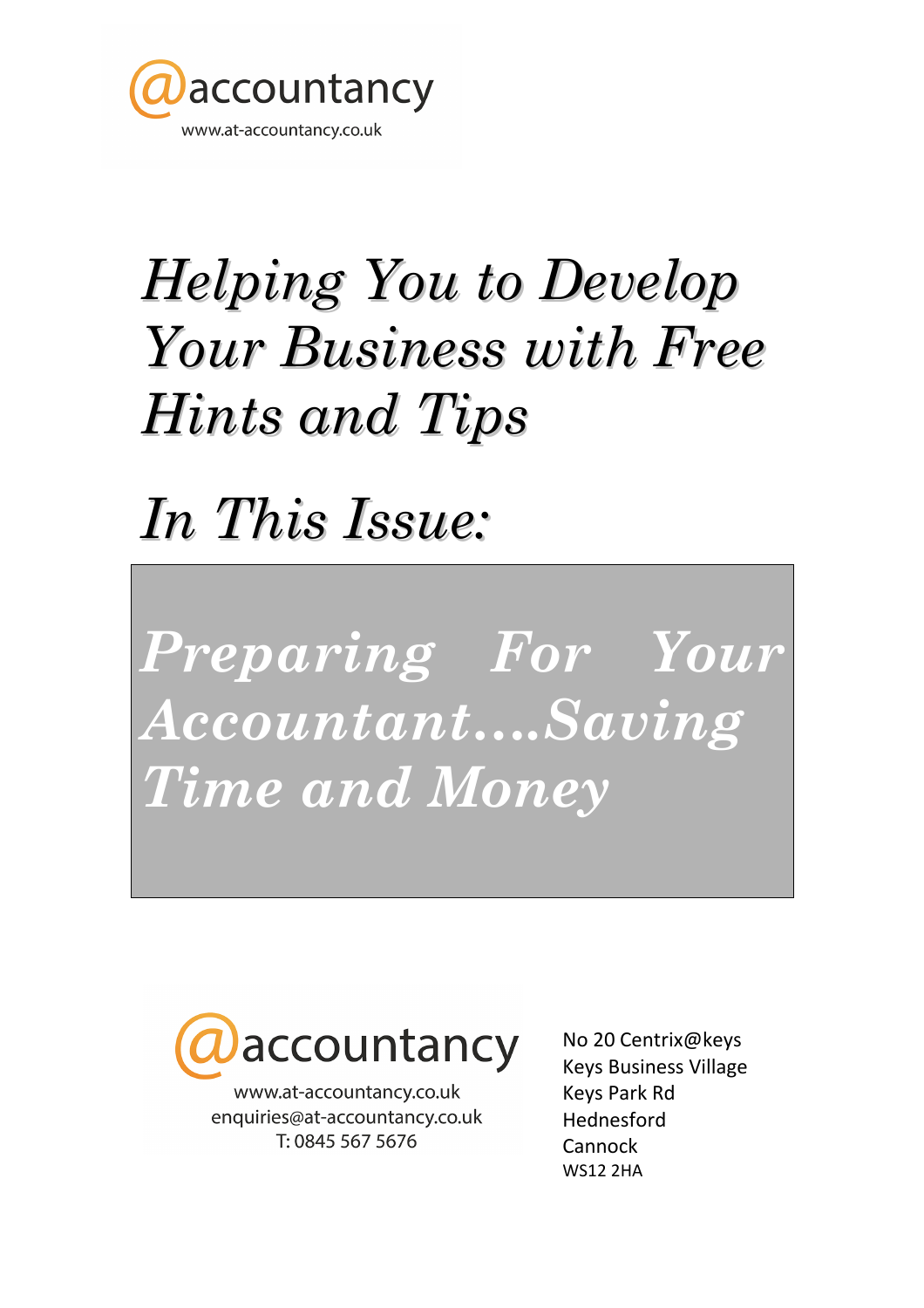## Preparing For Your Accountant

 $\Rightarrow$  Strengthening your business's financial performance

### **Overview**

Whether your accountant produces your accounts or carries out your annual audit, being prepared for your accountant will ensure the work is carried out smoothly and efficiently and with the minimum disruption to yourselves.

You may also be able to help by preparing some of the routine schedules…this will mean time can be better spent advising you on the running of your business.

#### Hints And Tips To Get The Most From Your Accountant:

#### Keeping The Accountant Informed:

Your accountant should be better prepared if they know of any changes within your business which could affect their work. These could include changes in your:

- > Product or market
- > Business strategy e.g. pricing policy
- > Bookkeeping system
- > Key personnel.

#### Preparation:

If you know what information is needed by your accountant to complete their work, do your best to make it available. As with all business relationships better communication will help to minimise misunderstandings and avoid unnecessary work.

#### Timetable:

Agee a suitable timetable in advance. This will give both parties a chance to be properly prepared. If you find yourself behind schedule let your accountant know as soon as possible so that the timetable can be rearranged if necessary.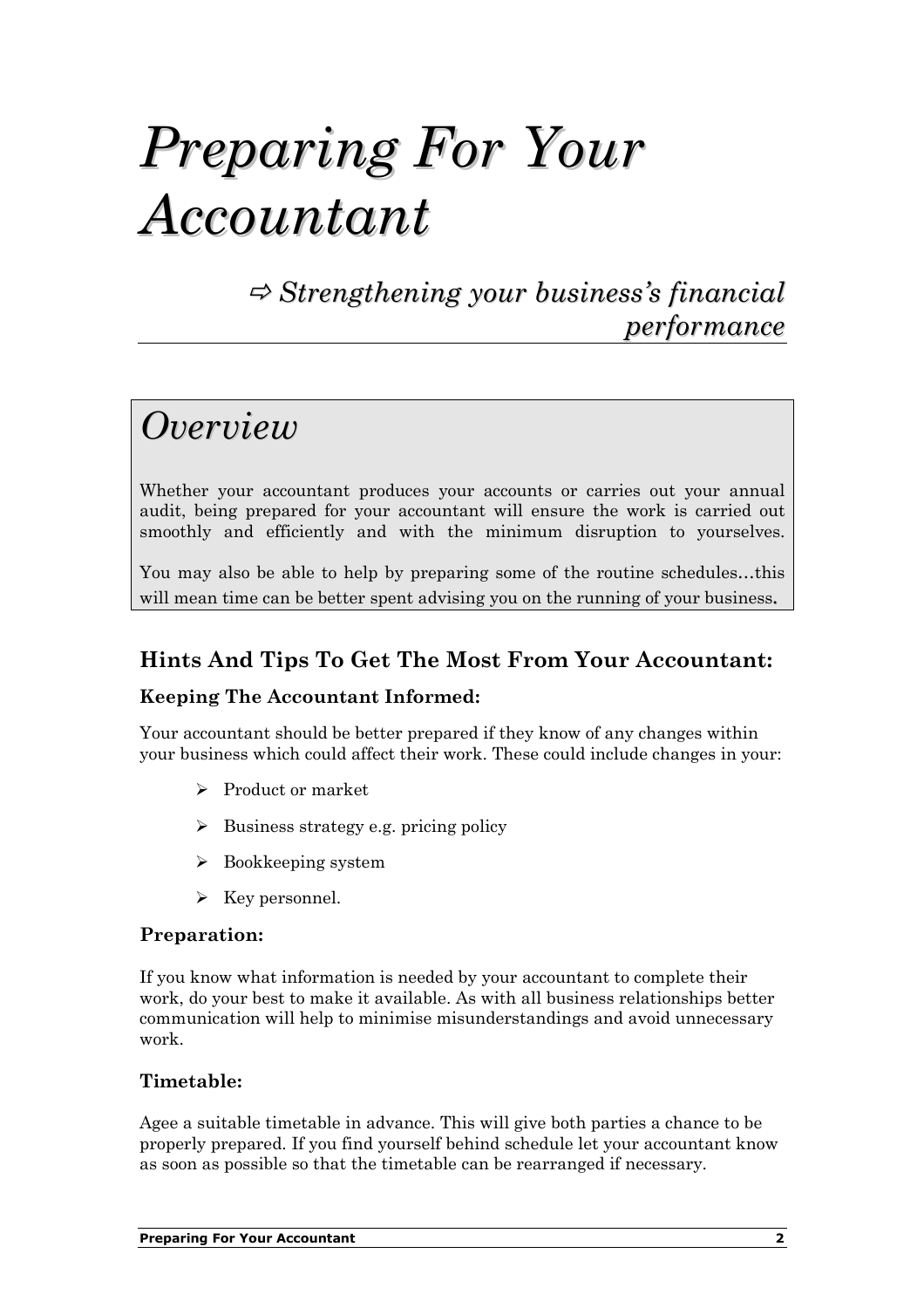#### Books And Records:

Setting up and maintaining your books in an organised manner will help your accountant to extract quickly and easily the information needed to prepare or audit your accounts. It will also enable you to see at a glance the state of your business.

Consider the following points which may improve the organisation of your records:

- > Totalling and balancing your books at regular intervals will help you spot and correct any mistakes
- > Analysing your payments and receipts so that information can be easily extracted
- Filing your invoices in a logical order (numerical, alphabetical or date) to make it easy to find any one of them.

#### Procedures:

By establishing and maintaining certain procedures you will be able to keep a better control over your records and your business. It will also mean your accountant can cut down on the work they need to do which will save you money.

Your accountant should be able to help you set up these procedures initially and once established you will be able to carry them out yourself. These procedures should include control accounts, reconciliations and stocktaking.

#### Set Up Control Accounts:

Control accounts record the movements of cash, debtors and creditors by using the monthly totals from your cash book and sales and purchases summaries.

The cash control account will show how much cash the business has at the end of each month.

The debtors or sales ledger control account will show how much your customers owe you at the end of each month.

The creditors or purchase ledger control account will show how much you owe your suppliers at the end of each month.

#### Reconciliations:

Reconciliations help to ensure that the figures in your books are complete and accurate. Therefore, if produced on a regular basis they will help you spot any errors which can then be corrected before your accountant examines your records.

Some of the records which will need reconciling are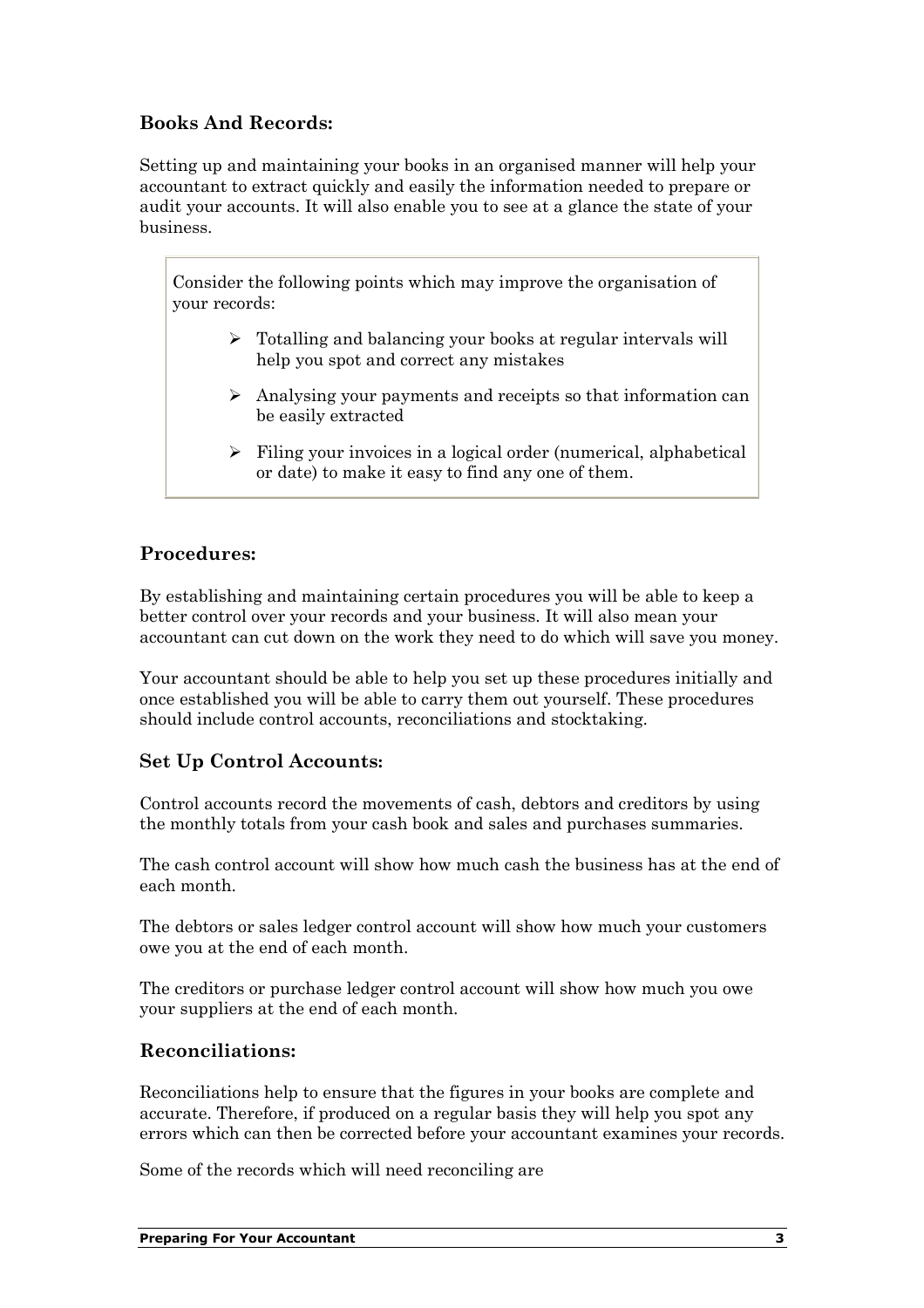- > Bank accounts
- $\triangleright$  Control accounts
- > Suppliers' statements.

#### Stock take:

If your business carries any stock you will need to count it at least once a year. To ensure that the count is carried out efficiently and accurately you should consider the following points:

- > Stock items should be stored neatly and logically to make counting easier
- > All staff involved in counting should be given clear instructions
- > Try to minimise the movement of stock during the count. If possible deliveries in and out should be withheld until the counting has finished
- Spot checks should be performed during the count.

If you hold large amounts of stock your accountant may need to attend the stocktake and perform their own checks.

#### Schedules:

There are a number of schedules which have to be produced in order that your accounts can be prepared and/or audited. Your accountant will be able to prepare all of these schedules but obviously if you produce them it will save time and money.

You may wish to consider the preparation of some of the following schedules:

- > A detailed list of additions and disposals of fixed assets with a copy of the appropriate sales and purchase invoices attached
- Schedules showing each item of stock held, the quantity, unit value and total value. Indicate any stock items which are old or damaged
- $\triangleright$  A list of your debtors at the year end including how much they owe you and how long they have been outstanding. Indicate any which are unlikely to pay you
- $\triangleright$  A schedule of all bank and cash balances at the year end, together with all the bank statements for each bank account
- $\triangleright$  A list of creditors which should include HM Revenue & Customs as well as the usual business suppliers.